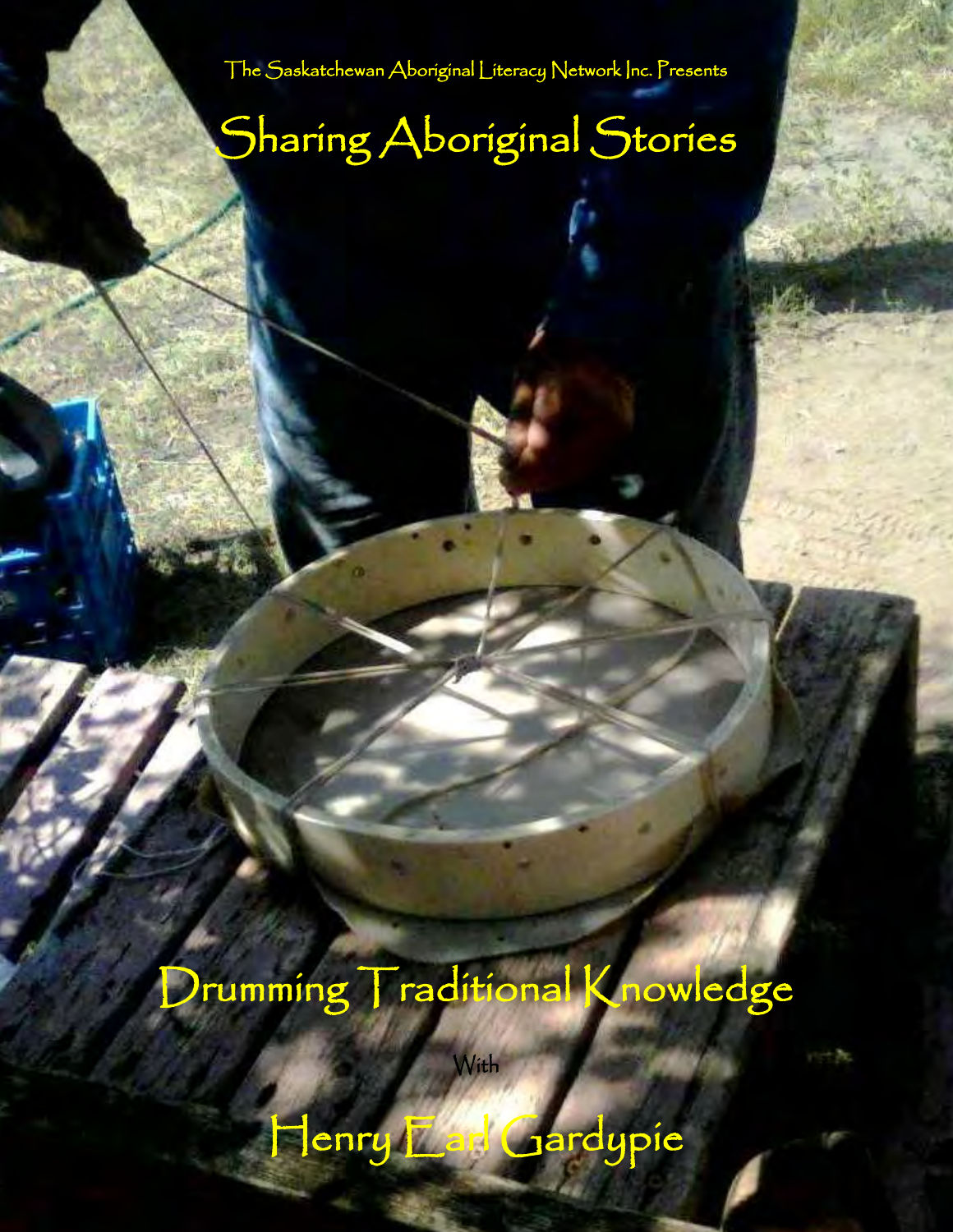### © Saskatchewan Aboriginal Literacy Network Inc. 2009.

This publication is the property of the Saskatchewan Aboriginal Literacy Network Inc., and may not be reproduced, in its entirety or in part, without the permission of the Saskatchewan Aboriginal Literacy Network Inc. The creators of the stories within this publication retain copyright to their stories.

ISBN: 978-0-9810147-3-9 Sharing Aboriginal Stories: Drumming Traditional Knowledge with Henry Earl Gardypie. 2<sup>nd</sup> Edition, 2010.

SALN Inc. 1017B - 22<sup>nd</sup> Street West Saskatoon, SK. Canada S7M-0S2

PH: 306-934-2632 Fax: 306-934-2633 www.aboriginal.sk.literacy.ca

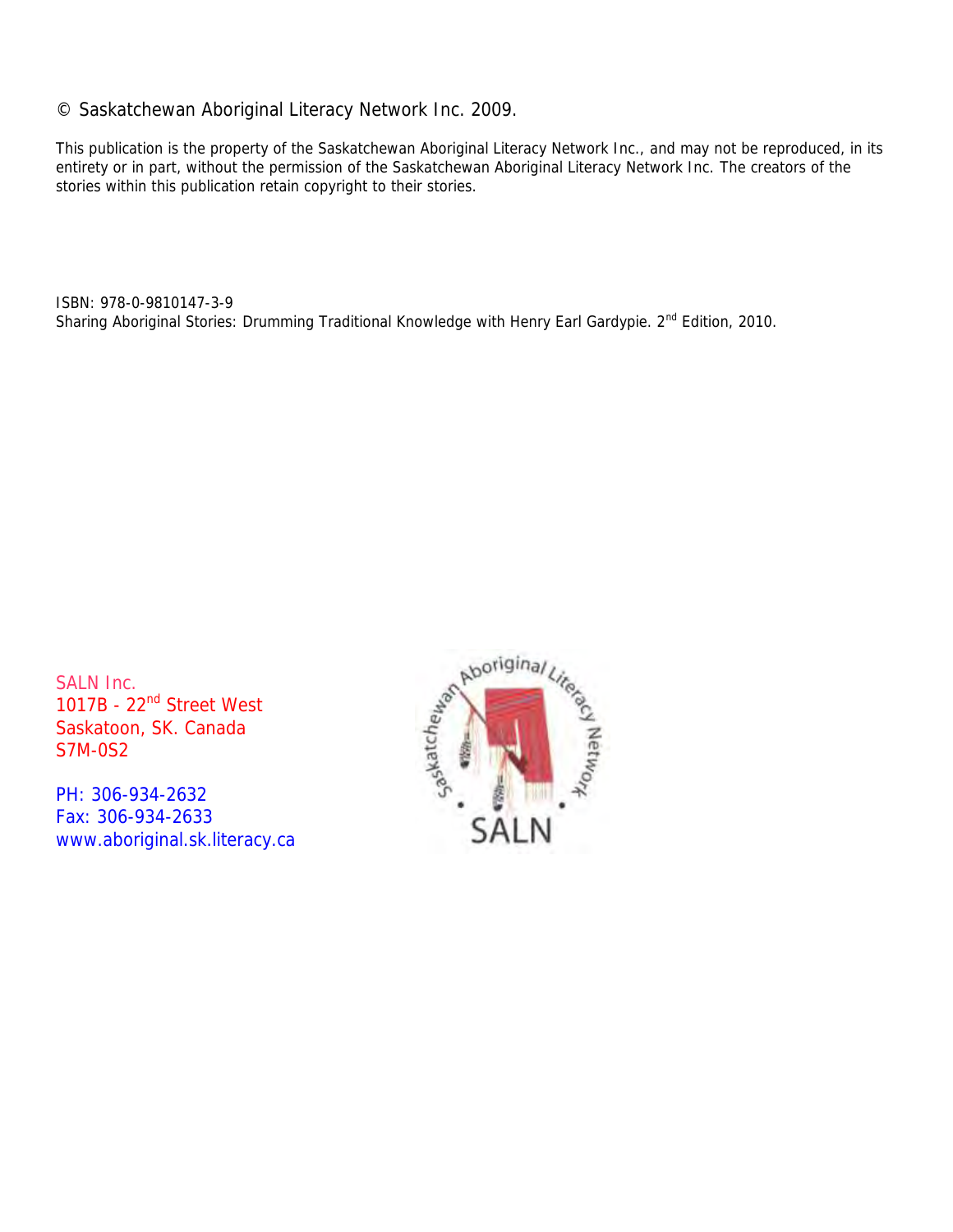# Drumming Traditional Knowledge By Henry Earl Gardypie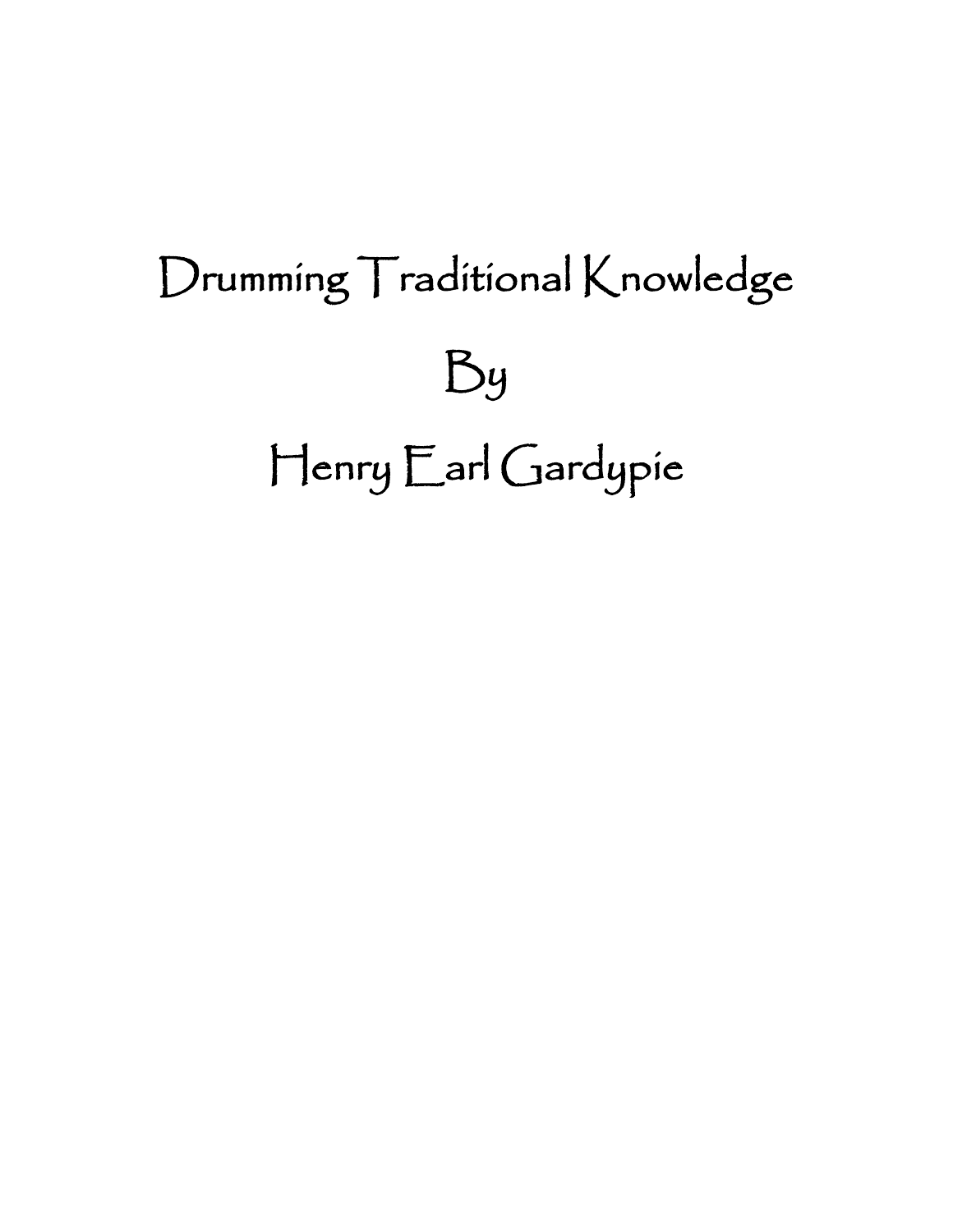

My name is Henry Earl Gardypie. I am a Willow Cree from Beardy's First Nation. And I am a great hunter.

> Henry Earl Gardypie nitisikason. Nipisikopawiyiniw oma niya Beardy's First Nation ohci. Misimaciwiyiniw oma niya.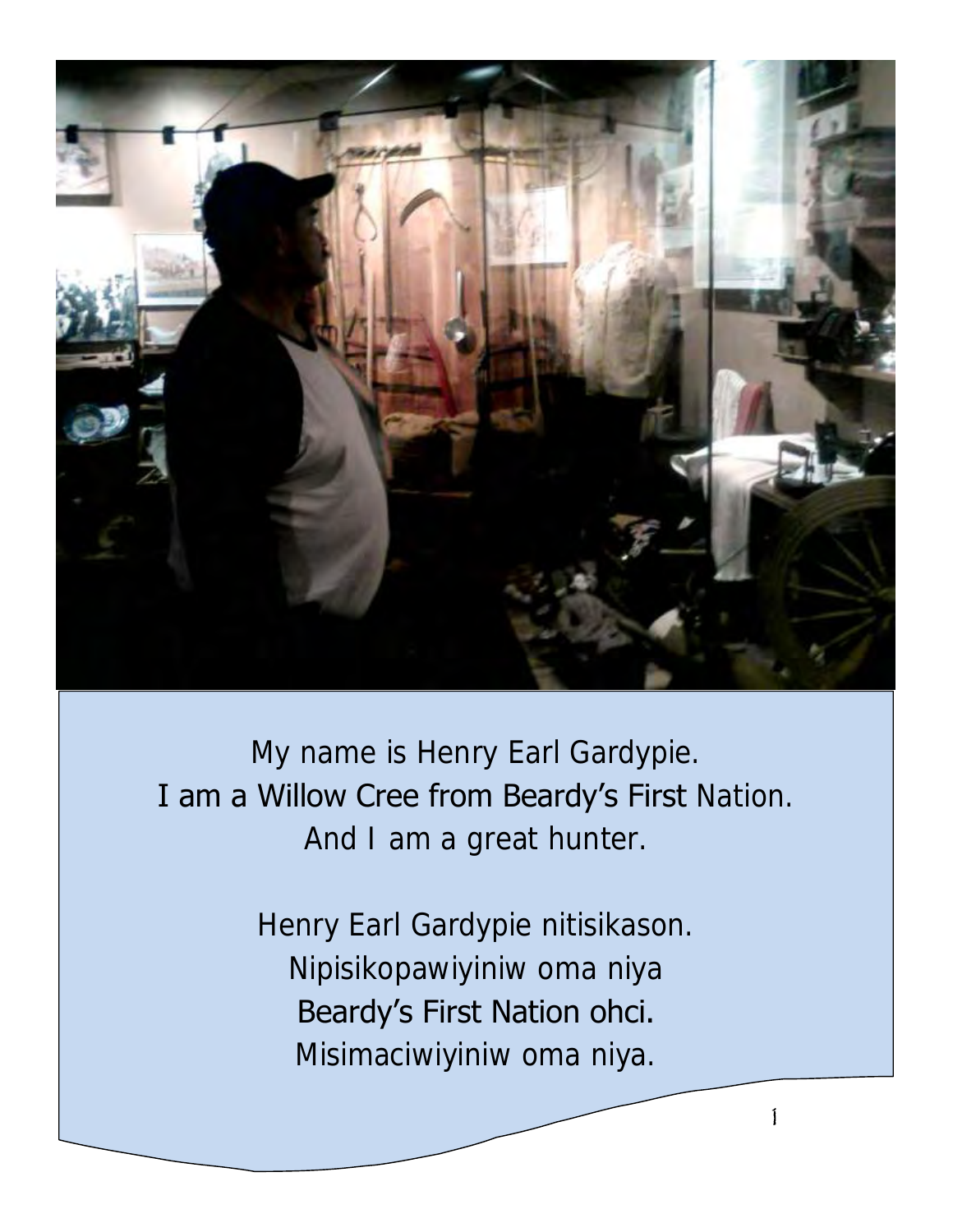

We went to the Glen Scrimshaw Gallery. I seen an old bed that had no nails. It was put together with dowels

Glen Scrimshaw Gallery niki tohtana. Ekota niwapaten mistikonipewin Namakikway sakahikana e-ohci apataki.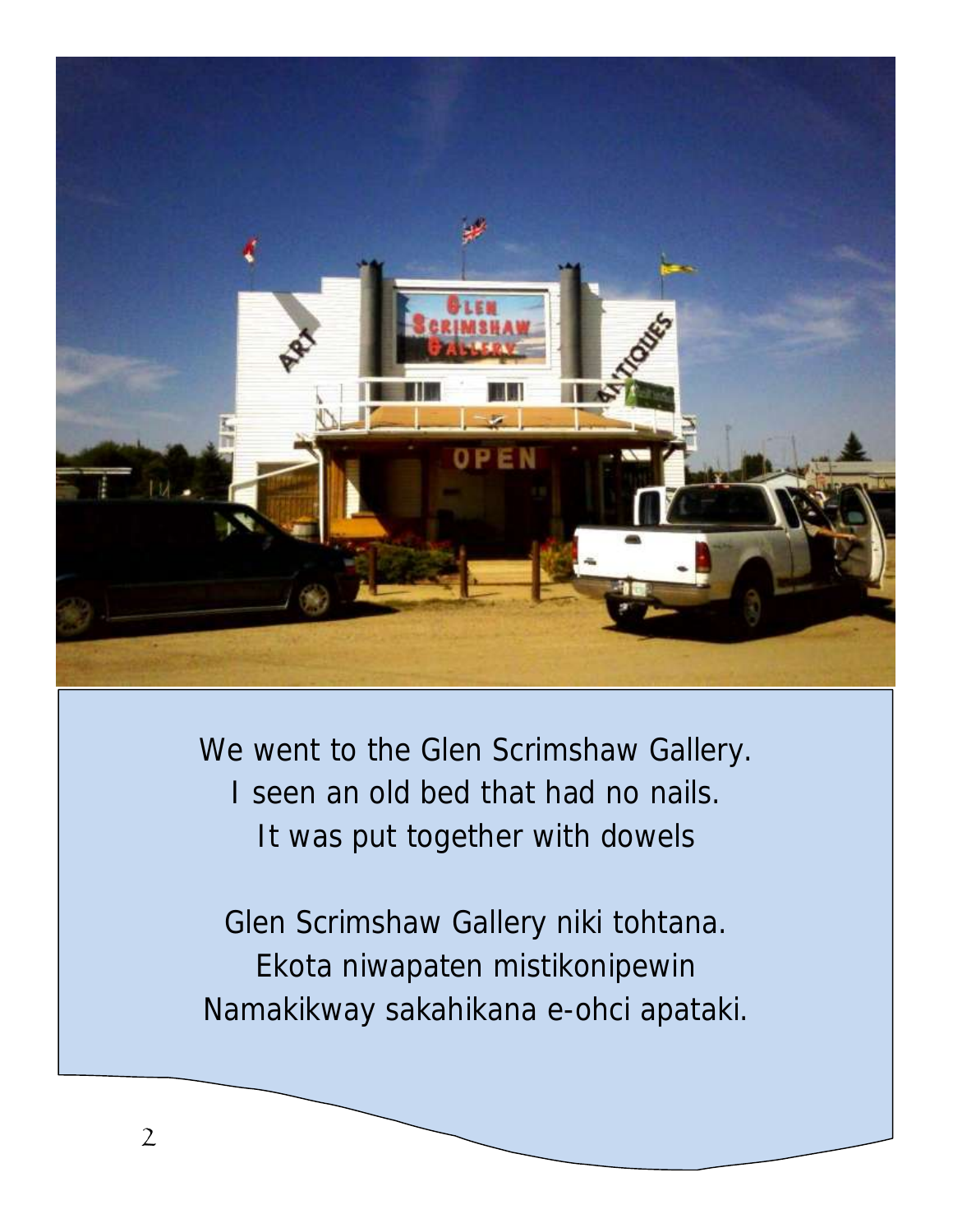

We went to the Duck Lake Museum. I learned how my ancestors hunted buffalo, and how the women used all the parts of the buffalo.

> Duck Lake Museum niki tohtanan. Ekota kikiskeyiten tanisi Kimosominowak eki isi minahocik paskwaw mostoswa. Ekwa iskwewak kakiyaw eki apicitacik.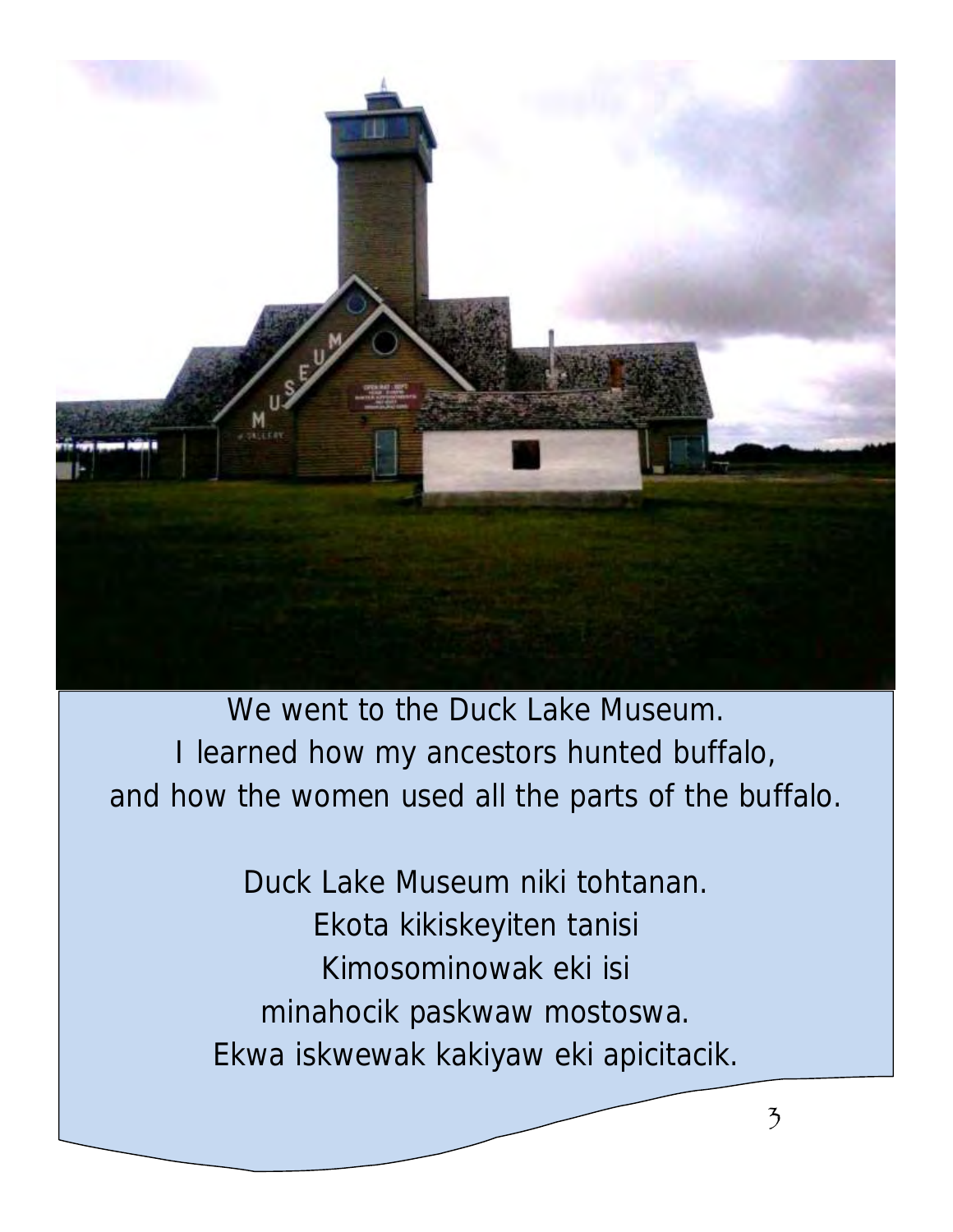

We went to Birch Cabin Forest. This is one of my hunting grounds. I hunt elk and moose there. I call for elk in mid-August and call for moos in mid-September. The last ones are deer in November. I get them at Lobstick Lake.

Birch Cabin Forest niki tohtanan. Ewako peyak ni macaw askis. Ni macitotawawak wincapak ekwa moswak ekota. Niki tohawak wincapak nantaw Opahowipisim. Ekwa niki tohawak moswak nantaw Nohcitowipisim. Iskweyac apisimosisiwak, nantaw Yikopiwipisim. Lobstick Lake niki kacitinawak.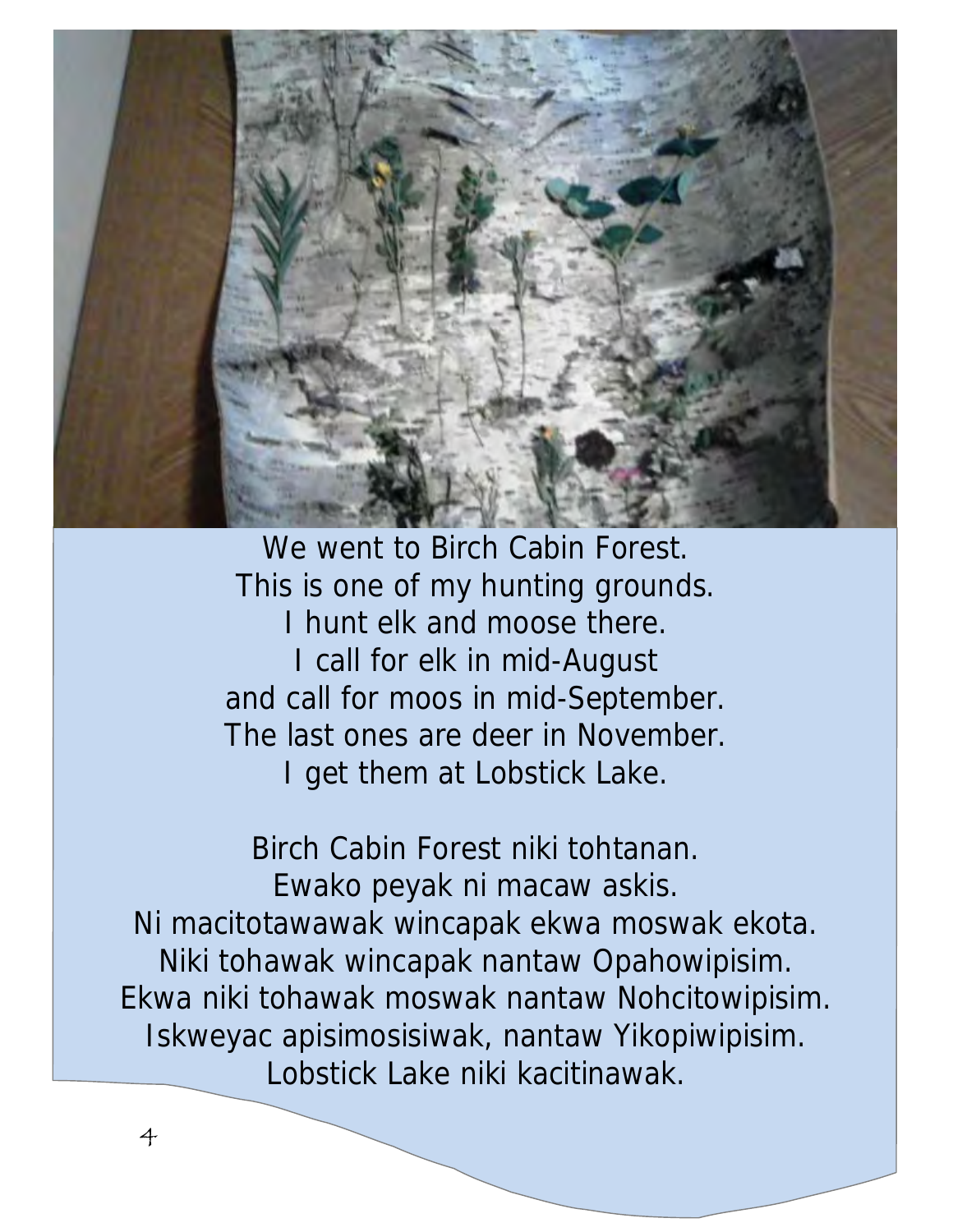

We went to Our Lady Shrine Pilgrimage. I liked being with the Elders Irene Gamble and Josephine Gardypie. I cooked some fish there.

Our Lady Shrine Pilgrimage niki tohtanan. Nimiyoweyiten kete ayak Irene Gamble ekwa Josephine Gardypie. Kinisew ekota nikisiswaw.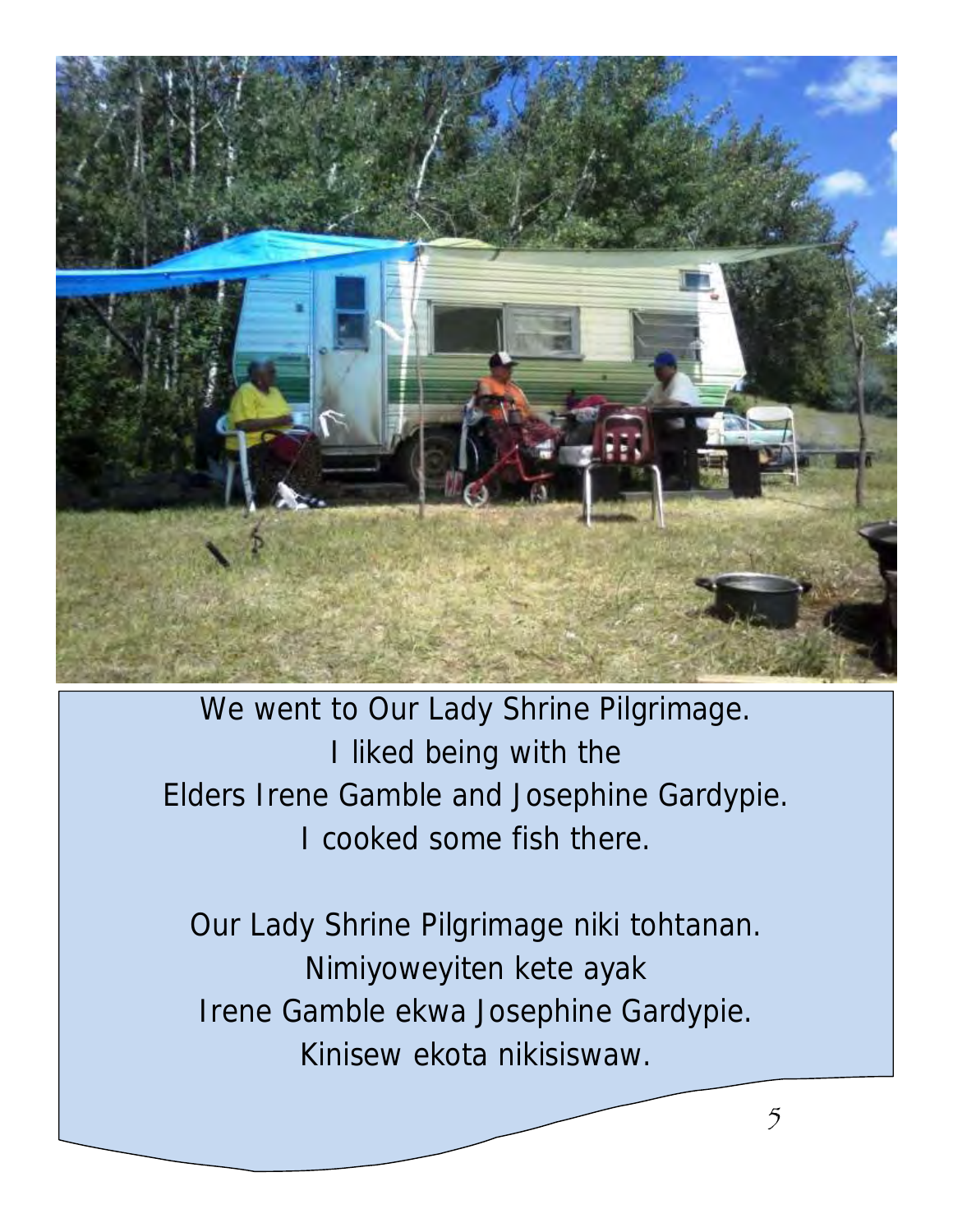

We went to the Saskatchewan Indian Cultural Centre. I seen a leather outfit with no thread.

Saskatchewan Indian Cultural Centre niki tohtanan. Ekota ka wapataman pahkekino ayowinisa makikway asapap e apacihit.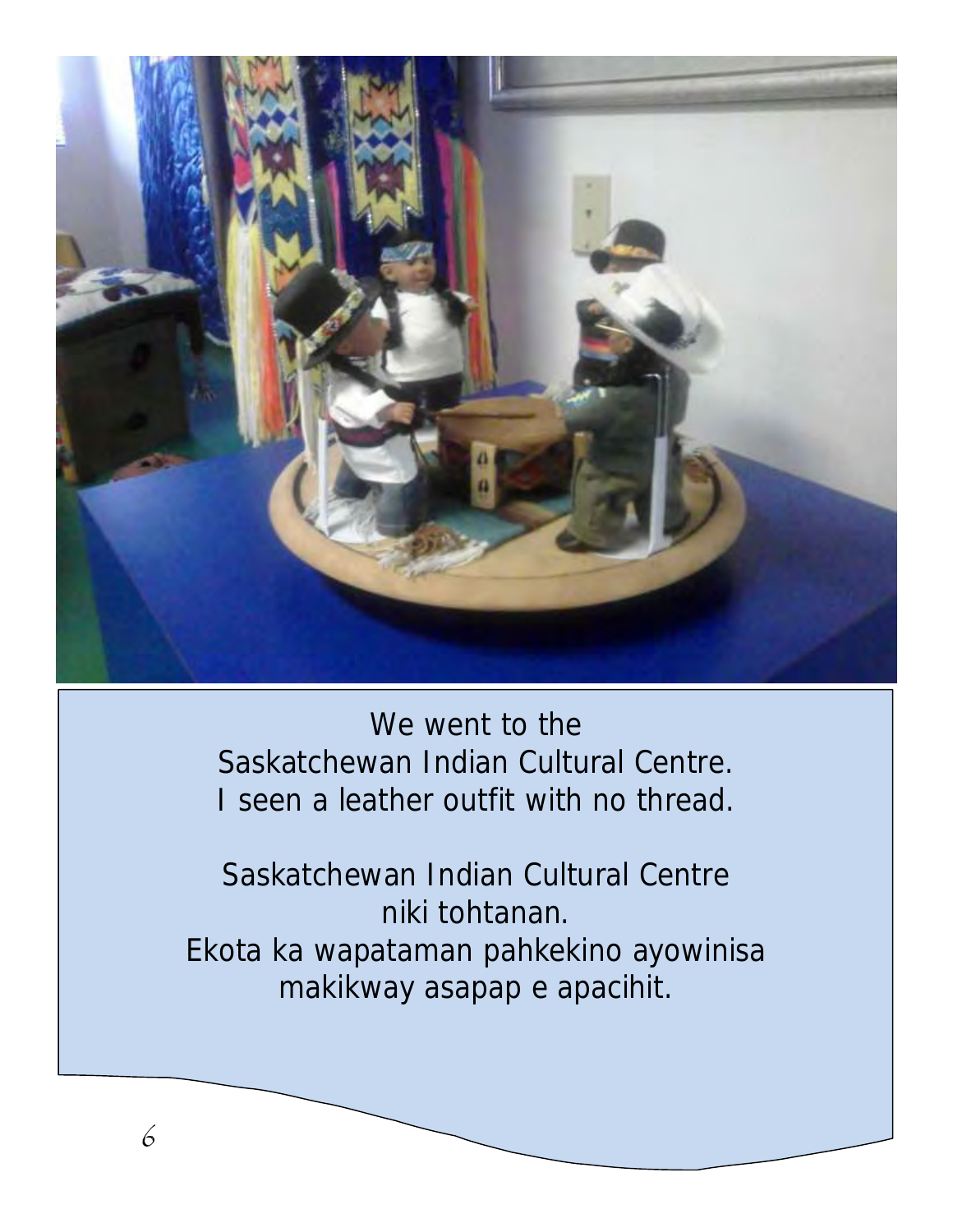

At the Saskatchewan Archaeological Society I seen the atlatl that my ancestors used to hunt with. I also seen a stone bowl that was used for grinding food.

> Nete Saskatchewan Archaeological Society niki wapaten atlatl ki mosominawak esa eki maciwakecik. Ekwa mina niwapaten asiniwiyakan, Eki sikwahahikakecik.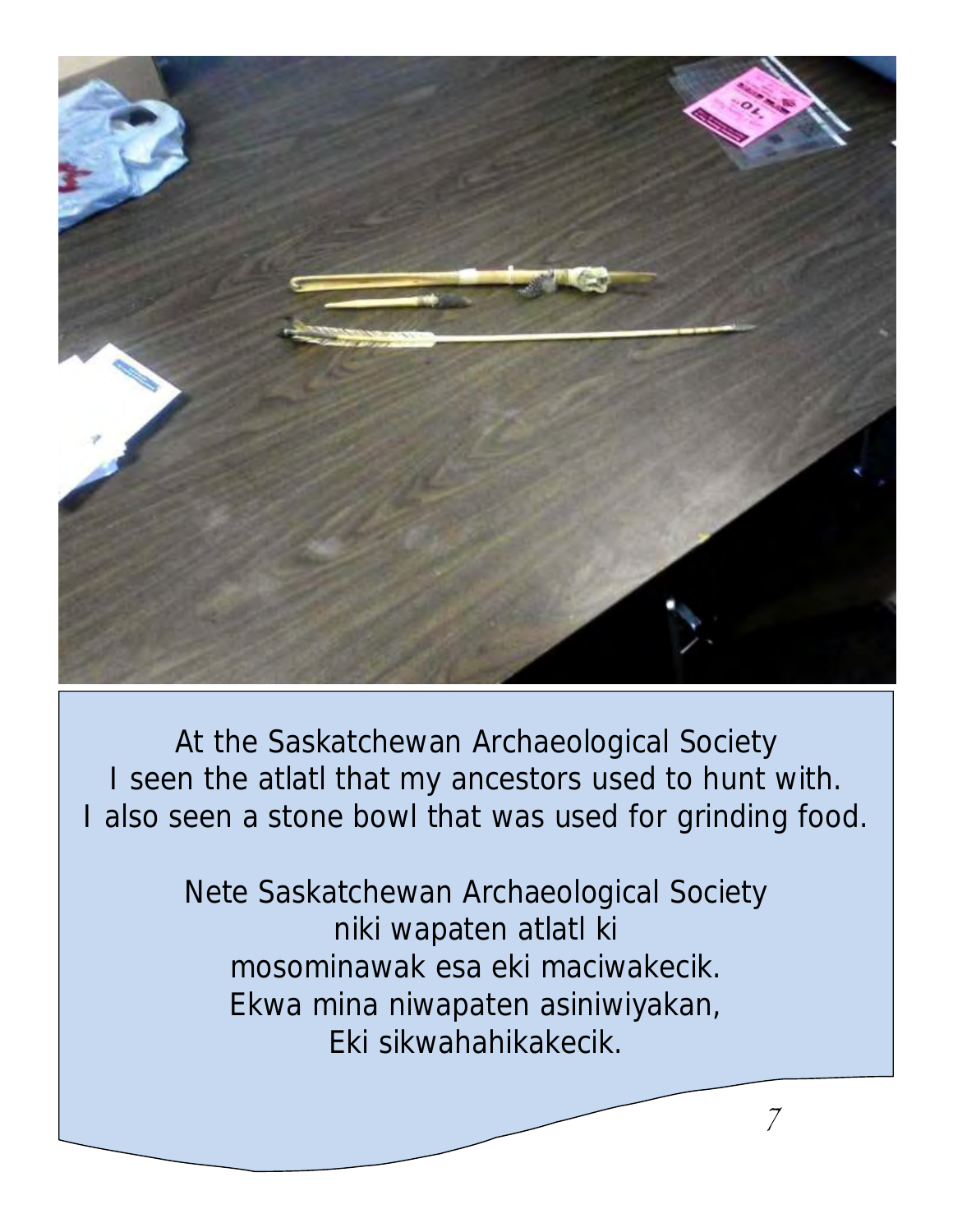

We went to Saskatoon. We went to the Government of Canada building. I went to fill out my residential school claim. I went to residential school from 1967 to 1969.

Saskatoon niki tohtanan. Government of Canada building niki tohtanan. Eki natopehwak nisoniyam. Niki kiskinowamakosin Kiskinowamatokamikik 1967 iskok 1969.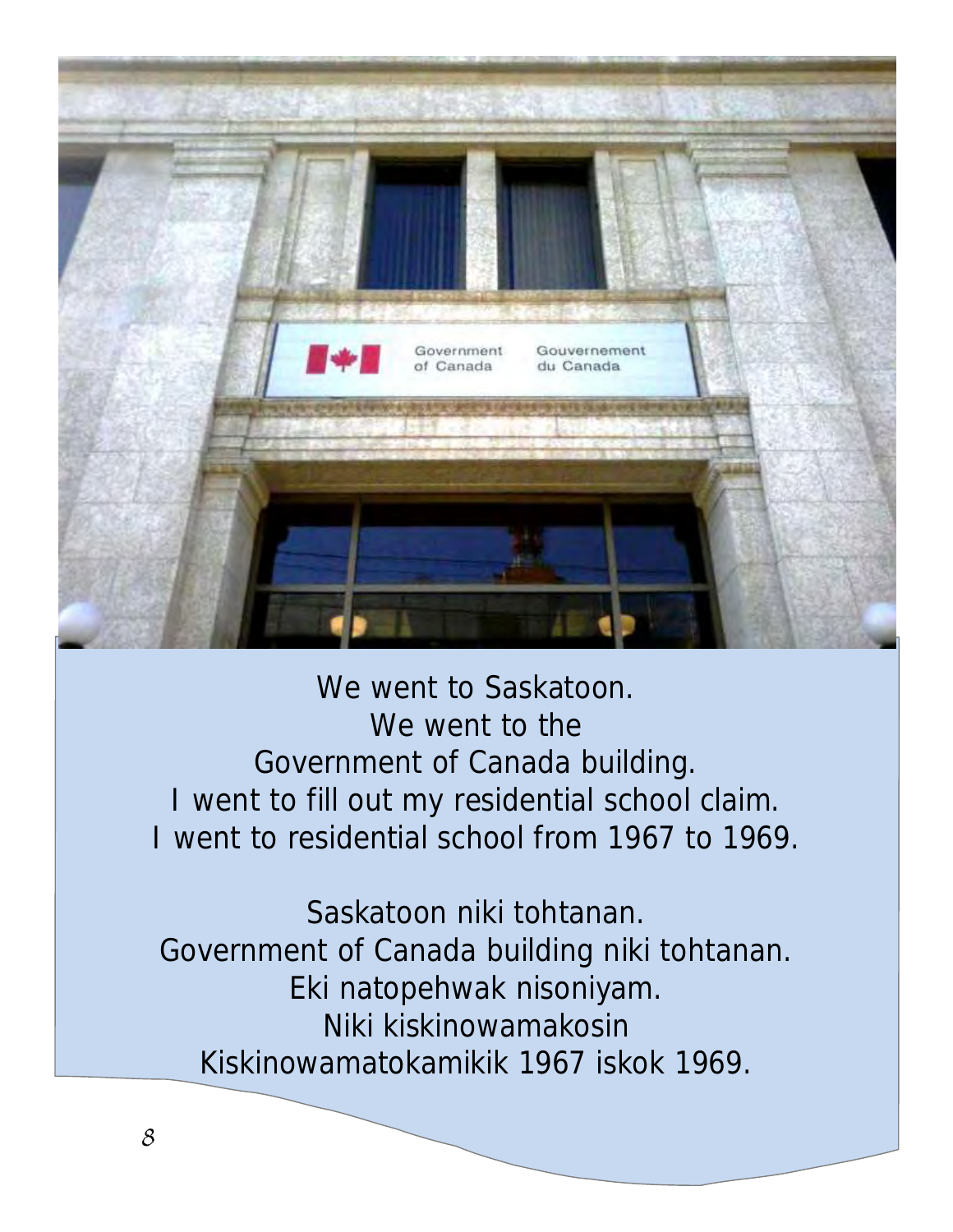

We went to Batoche. I was really amazed how a small number of Aboriginals had to fight off a British force of thousands. I liked it when the Aboriginals disabled the Steamer North Cote.

> Batoche niki tohtanan. Niki kiskeyiten eki cakawasisicik nehiyawak enotinacik misakamik simakanisa 1885. Nimiyoweyiten ek pihkonacik anih Osih North Cote.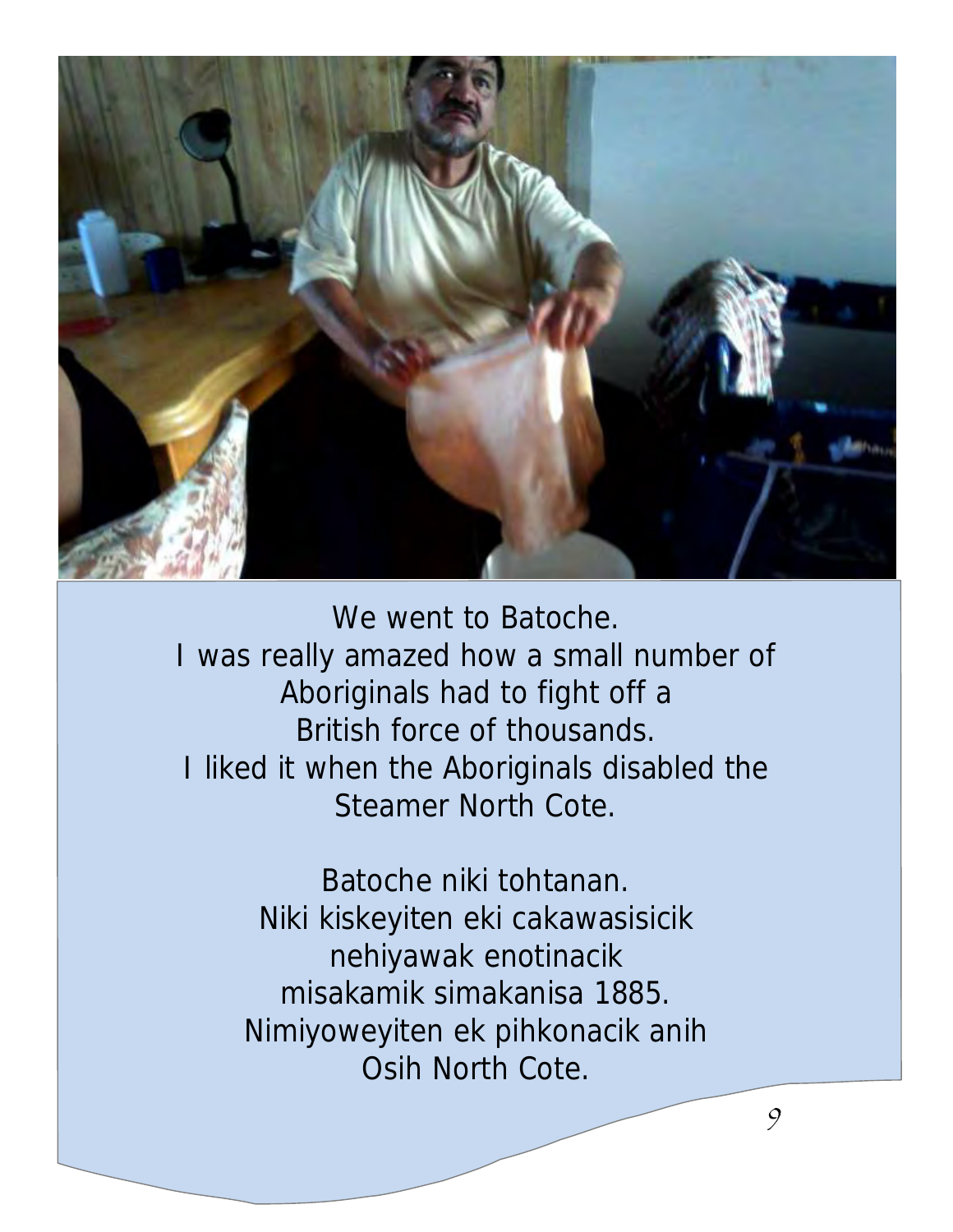

My Culture-Task is to make a hand-drum. I have to make a drum-stick too.

Ni Nehiyaw-Atoskewin oma. Ka osihak misitikwaskikos ekwa pamanatik.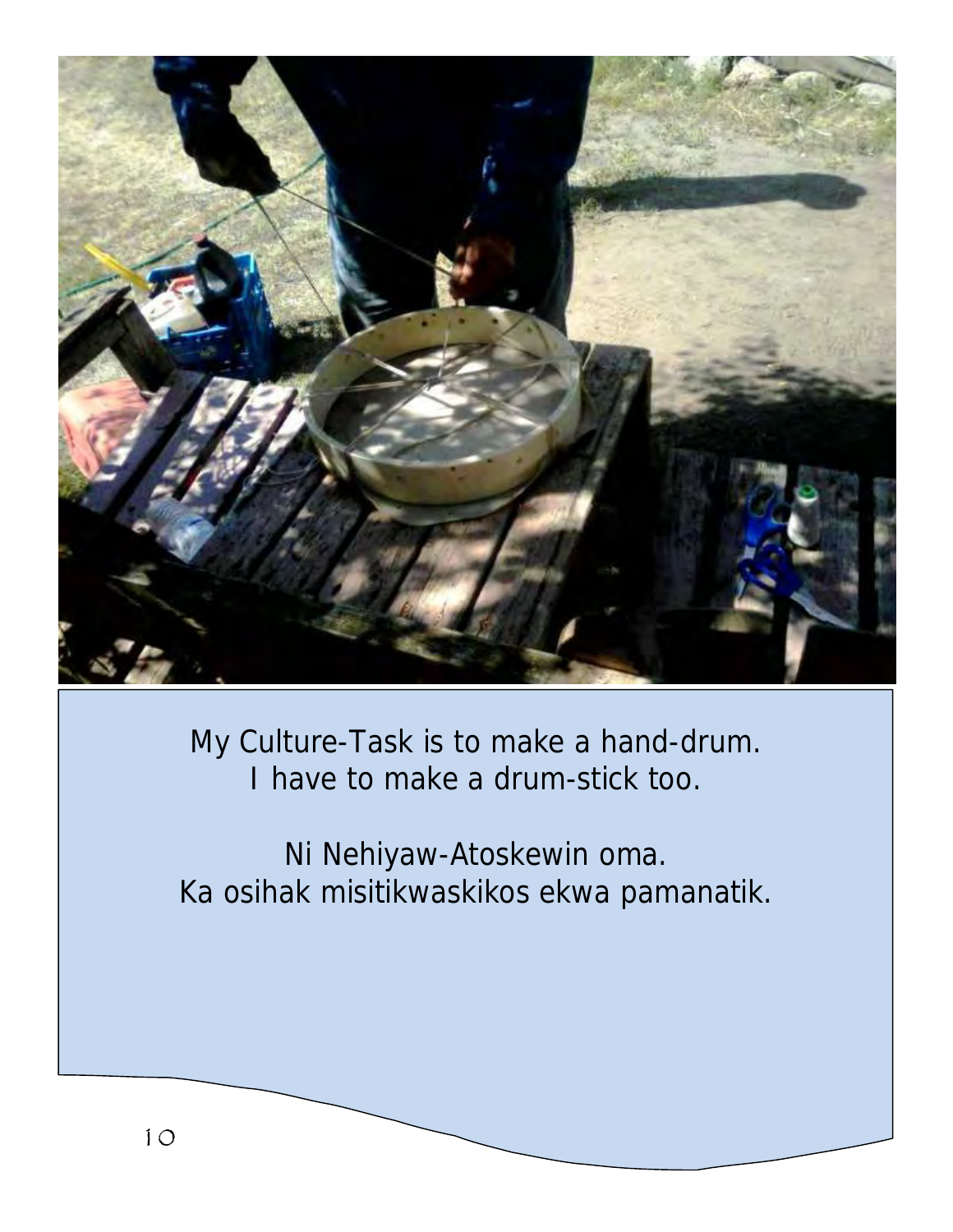

This is my hand drum finished. I will now have to learn a song. Soon I will make a big Pow-Wow drum.

Awita nimistikwaskikom. Piko ekwa kanikamoyan ni kiskeyiten. Nika osihaw misimistikwaskik wipac.